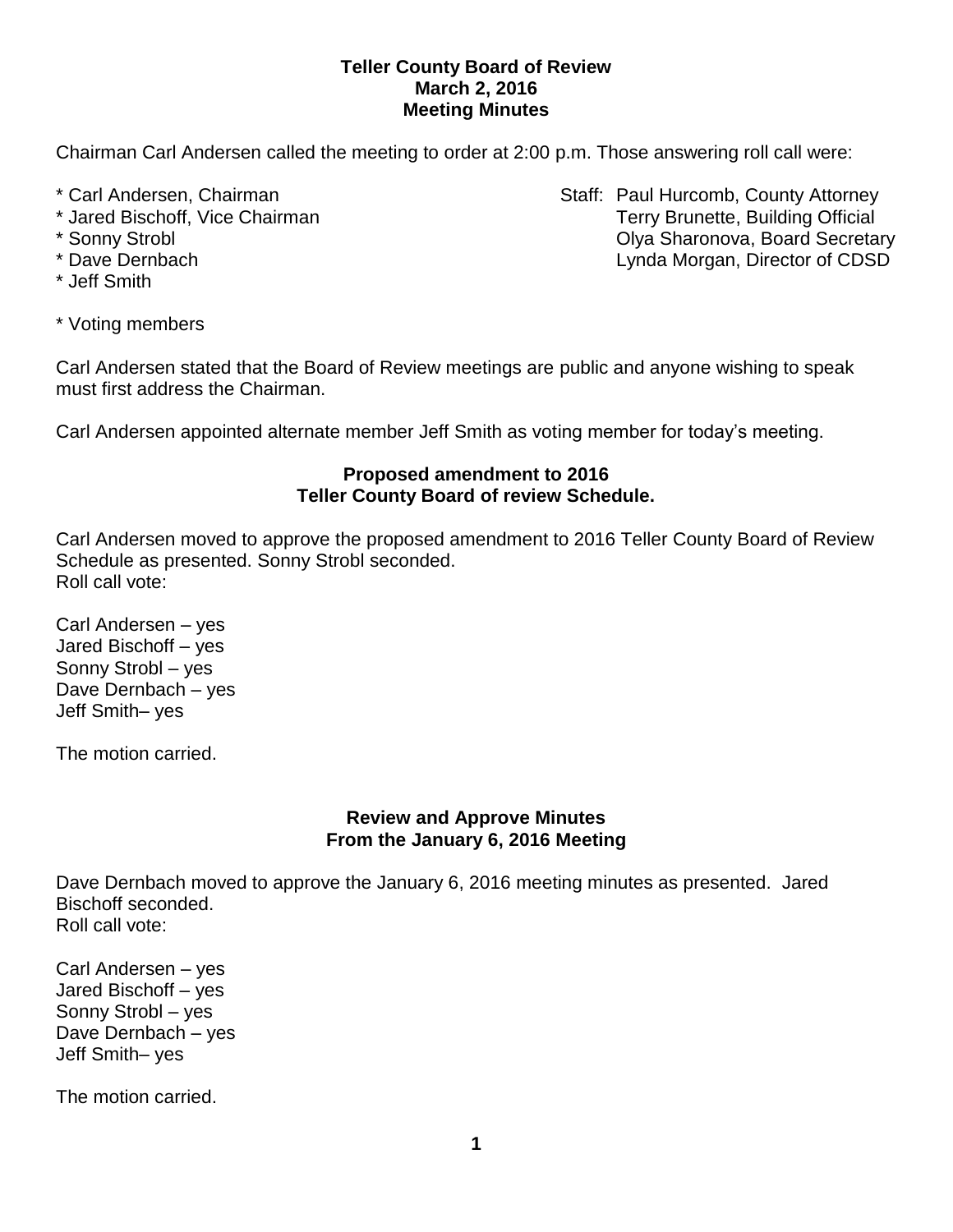# **Contractor Licenses**

#### **Western Civil Contractors, Inc. Martin P. Schrepfer Class B**

Mr. Schrepfer present. Mr. Schrepfer gave a brief overview of his building experience and recent work history.

There was further discussion between the applicant and the Board. The Board reviewed the submitted packet and asked Mr. Schrepfer clarifying questions.

Mr. Schrepfer stated that he is 3<sup>rd</sup> generation home builder, 2<sup>nd</sup> generation developer, has a Class A engineering license, other licenses include a Class B license in Los Alamos County, El Paso County, and Pueblo, also used to hold a Class A license in California.

Carl Andersen opened this matter up for public comment. No public comment. Close public comment.

Paul Hurcomb indicated that the company's corporate records were in order with the State.

Sonny Strobl moved to grant Western Civil Contractors, Inc., with Martin P. Schrepfer as the examinee, a Class B license. Jeff Smith seconded. Roll call vote:

Carl Andersen – yes Jared Bischoff – yes Sonny Strobl – yes Dave Dernbach – yes Jeff Smith– yes

The motion carried.

#### **Doug Decker Construction Douglas Decker Class B-1**

Mr. Decker present. Mr. Decker gave a brief overview of his building experience and recent work history.

There was further discussion between the applicant and the Board. The Board reviewed the submitted packet and asked Mr. Decker clarifying questions.

Mr. Decker stated that he has been building homes for 37 years, moved to Teller County in the early 90's, has built Car Dealerships in Oklahoma when he started out as a general contractor, his only commercial project in Teller County was a remodel at Midland Deport at Divide. There was further discussion between the applicant, the Board, Building Official, and Lynda Morgan regarding Mr. Decker's work experience and the lack of commercial certificate of liability insurance in his packet.